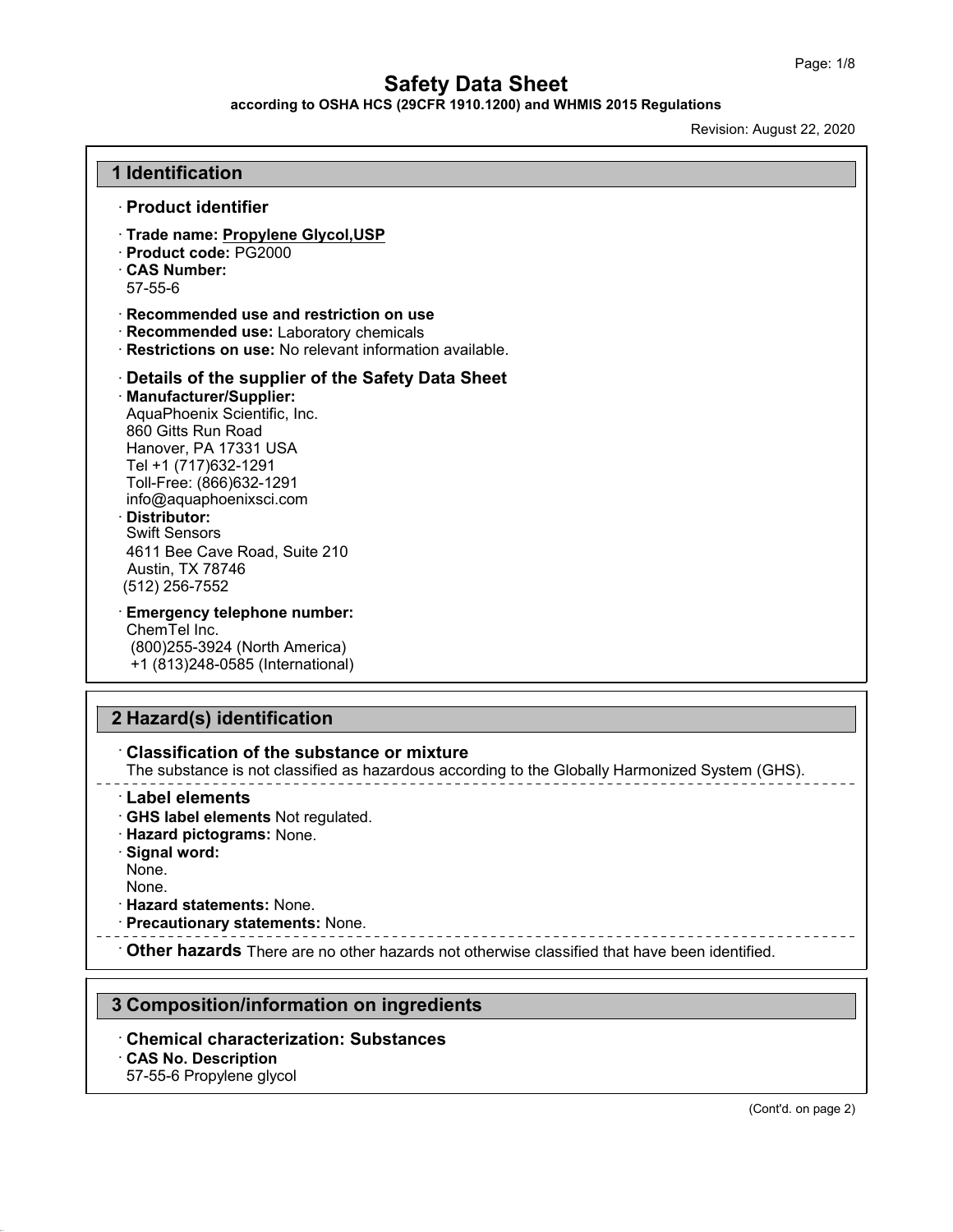**according to OSHA HCS (29CFR 1910.1200) and WHMIS 2015 Regulations**

Revision: August 22, 2020

**Trade name: Propylene Glycol,USP**

(Cont'd. of page 1)

### **4 First-aid measures**

#### · **Description of first aid measures**

- · **After inhalation:** Supply fresh air; consult doctor in case of complaints.
- · **After skin contact:**
- Rinse with warm water.

If skin irritation is experienced, consult a doctor.

- · **After eye contact:**
- Remove contact lenses if worn.

Rinse opened eye for several minutes under running water. If symptoms persist, consult a doctor.

· **After swallowing:**

Rinse out mouth and then drink plenty of water.

Do not induce vomiting; immediately call for medical help.

- · **Most important symptoms and effects, both acute and delayed:**
- Gastric or intestinal disorders when ingested.
- Diarrhea.
- · **Danger:** No relevant information available.
- · **Indication of any immediate medical attention and special treatment needed:**
- If medical advice is needed, have product container or label at hand.

### **5 Fire-fighting measures**

- · **Extinguishing media**
- · **Suitable extinguishing agents:** Use fire fighting measures that suit the environment.
- · **For safety reasons unsuitable extinguishing agents:** No relevant information available.
- · **Special hazards arising from the substance or mixture**
- Formation of toxic gases is possible during heating or in case of fire.
- · **Advice for firefighters**
- · **Protective equipment:**

Wear self-contained respiratory protective device.

Wear fully protective suit.

#### **6 Accidental release measures**

· **Personal precautions, protective equipment and emergency procedures** Ensure adequate ventilation.

#### · **Environmental precautions**

Do not allow undiluted product or large quantities of it to reach ground water, water course or sewage system.

#### · **Methods and material for containment and cleaning up**

Wipe up small spills with paper towel and discard.

For larger spills, add sawdust, chalk or other inert binding material, then sweep up and discard. Dispose of the collected material according to regulations.

**Reference to other sections** 

See Section 7 for information on safe handling.

See Section 8 for information on personal protection equipment.

See Section 13 for disposal information.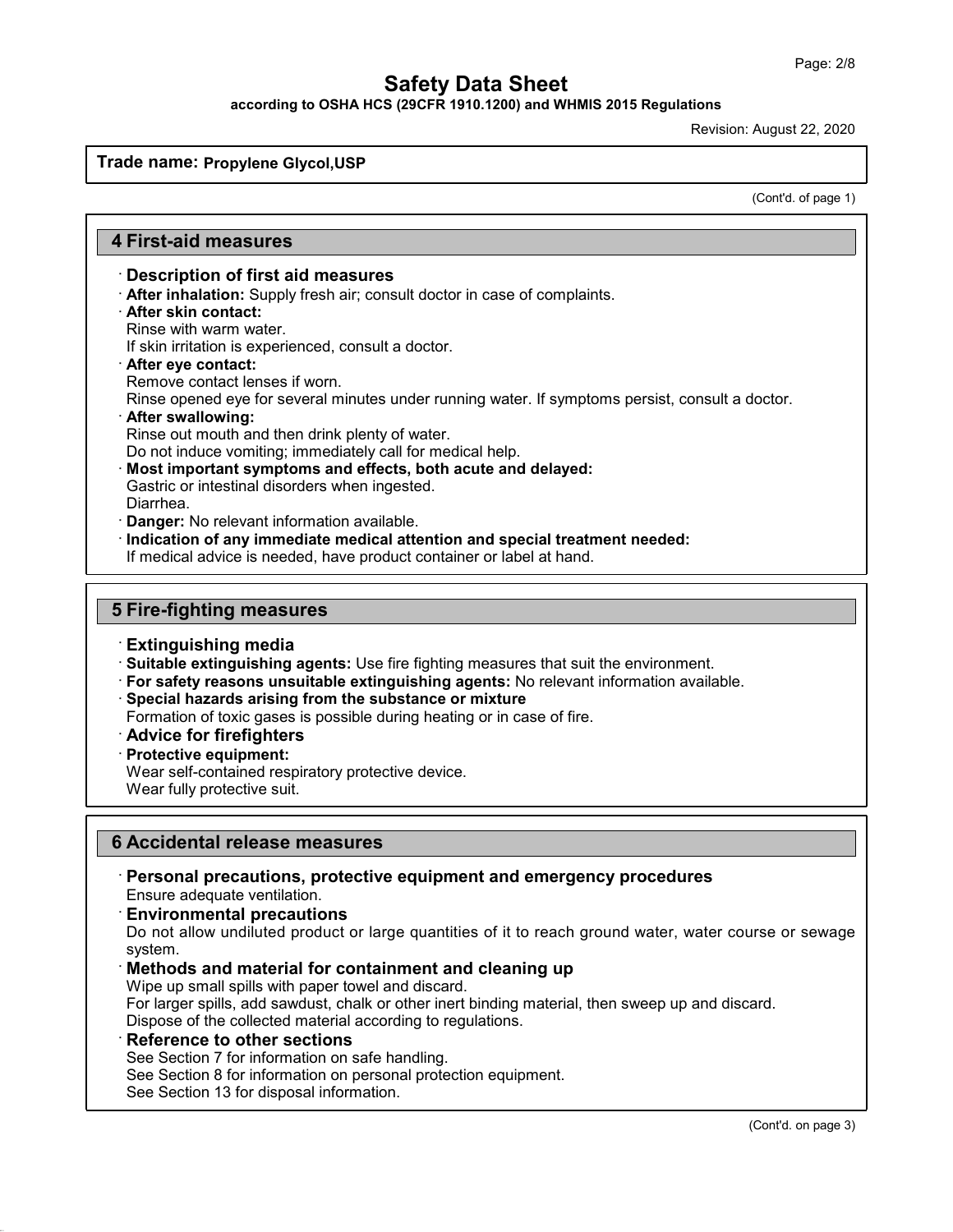**according to OSHA HCS (29CFR 1910.1200) and WHMIS 2015 Regulations**

Revision: August 22, 2020

**Trade name: Propylene Glycol,USP**

(Cont'd. of page 2)

#### **7 Handling and storage**

- · **Handling**
- · **Precautions for safe handling:** No special measures required.
- · **Information about protection against explosions and fires:** No special measures required.

#### · **Conditions for safe storage, including any incompatibilities**

- · **Requirements to be met by storerooms and receptacles:** Avoid storage near extreme heat.
- · **Information about storage in one common storage facility:**
- Store away from oxidizing agents.
- Store away from reducing agents.

Do not store together with alkalis (caustic solutions).

- **Further information about storage conditions:**
- Keep containers tightly sealed.
- This product is hygroscopic.

Store in cool, dry conditions in well sealed receptacles.

Specific end use(s) No relevant information available.

#### **8 Exposure controls/personal protection**

#### · **Control parameters**

· **Components with limit values that require monitoring at the workplace:**

#### **57-55-6 Propylene glycol**

WEEL (USA) Long-term value: 10 mg/m<sup>3</sup>

EV (Canada) Long-term value:  $155*10**$  mg/m<sup>3</sup>,  $50*$  ppm \*vapour and aerosol;\*\*aerosol only

#### · **Exposure controls**

#### · **General protective and hygienic measures:**

The usual precautionary measures for handling chemicals should be followed. Keep away from foodstuffs, beverages and feed.

- · **Engineering controls:** No relevant information available.
- · **Breathing equipment:** Not required under normal conditions of use.
- · **Protection of hands:**

Not required under normal conditions of use.

Wear protective gloves to handle contents of damaged or leaking units.

- · **Material of gloves** Nitrile rubber, NBR
- Neoprene gloves
- Butyl rubber, BR
- Natural rubber, NR

Sensibilization by the components in the glove materials is possible.

- · **Not suitable are gloves made of the following materials:** PVA gloves
- · **Eye protection:**



Safety glasses

Follow relevant national guidelines concerning the use of protective eyewear.

(Cont'd. on page 4)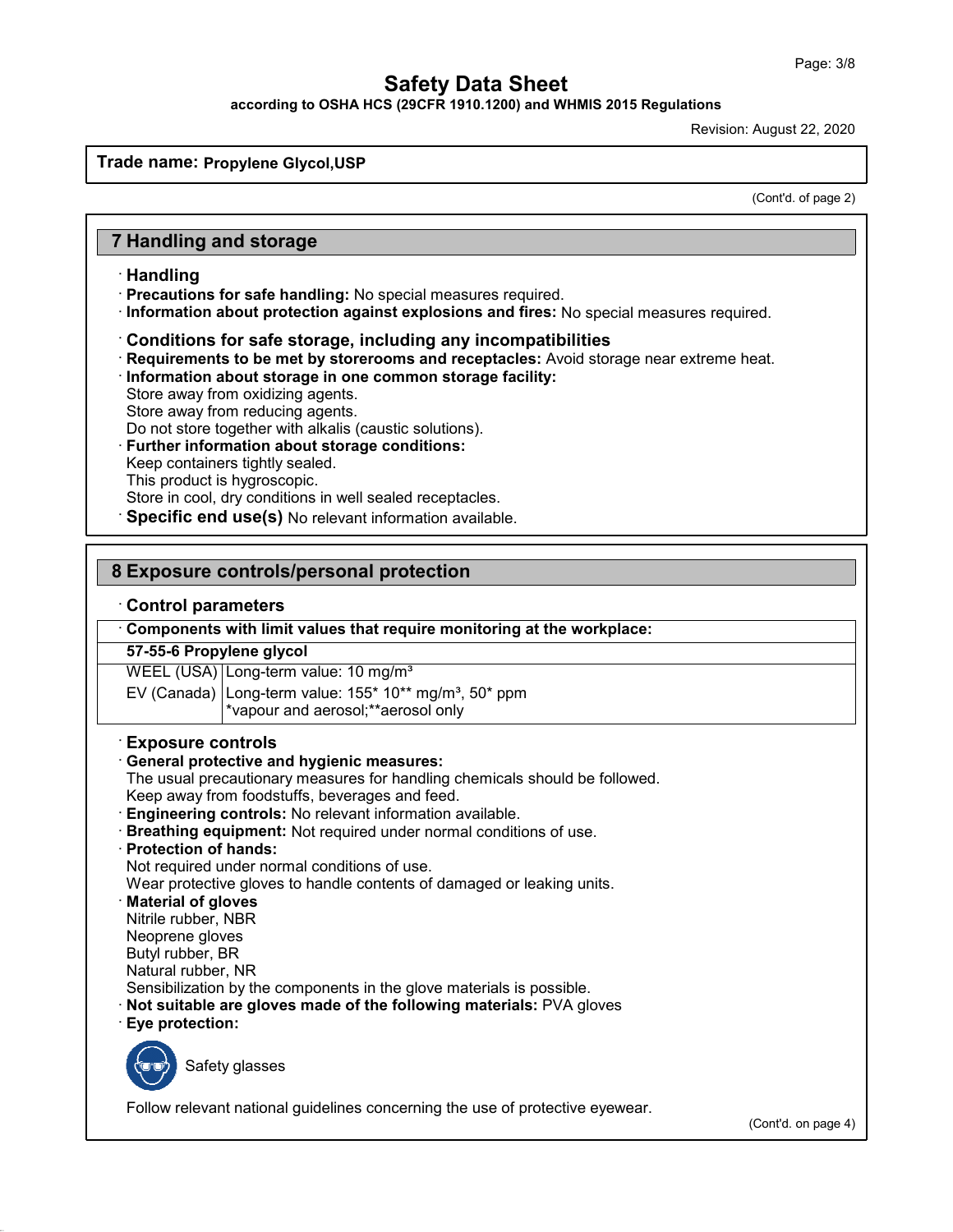**according to OSHA HCS (29CFR 1910.1200) and WHMIS 2015 Regulations**

Revision: August 22, 2020

(Cont'd. of page 3)

**Trade name: Propylene Glycol,USP**

· **Body protection:** Protection may be required for spills.

· **Limitation and supervision of exposure into the environment** No special requirements.

· **Risk management measures** No special requirements.

| 9 Physical and chemical properties                                                                  |                                                                                       |  |
|-----------------------------------------------------------------------------------------------------|---------------------------------------------------------------------------------------|--|
| Information on basic physical and chemical properties                                               |                                                                                       |  |
| · Appearance:<br>Form:<br>Color:<br>· Odor:<br>Odor threshold:                                      | Oily<br>Colorless<br>Nearly odorless<br>Not determined.                               |  |
| · pH-value:<br>· Melting point/Melting range:<br>· Boiling point/Boiling range:                     | Not determined.<br>$-68 °C (-90.4 °F)$<br>185 °C (365 °F)                             |  |
| · Flash point:                                                                                      | 104 °C (219.2 °F)<br>The product is not flammable.                                    |  |
| · Flammability (solid, gaseous):                                                                    | Not applicable.                                                                       |  |
| · Auto-ignition temperature:                                                                        | 371 °C (699.8 °F)                                                                     |  |
| Decomposition temperature:                                                                          | Not determined.                                                                       |  |
| · Danger of explosion:                                                                              | Product does not present an explosion hazard.                                         |  |
| <b>Explosion limits</b><br>Lower:<br>Upper:<br>· Oxidizing properties:                              | 2.6 Vol %<br>12.6 Vol %<br>Non-oxidizing.                                             |  |
| $\cdot$ Vapor pressure at 20 °C (68 °F):                                                            | $0.11$ hPa $(0.1$ mm Hg)                                                              |  |
| $\cdot$ Density at 20 °C (68 °F):<br>· Relative density:<br>· Vapor density:<br>· Evaporation rate: | 1.04 $g/cm^3$ (8.68 lbs/gal)<br>Not determined.<br>Not determined.<br>Not determined. |  |
| · Solubility in / Miscibility with<br>Water:                                                        | Fully miscible.                                                                       |  |
| · Partition coefficient (n-octanol/water): Not determined.                                          |                                                                                       |  |
| · Viscosity<br>Dynamic at 20 °C (68 °F):<br>Kinematic:<br><b>Other information</b>                  | 46 mPas<br>Not determined.<br>No relevant information available.                      |  |

### **10 Stability and reactivity**

· **Reactivity:** No relevant information available.

(Cont'd. on page 5)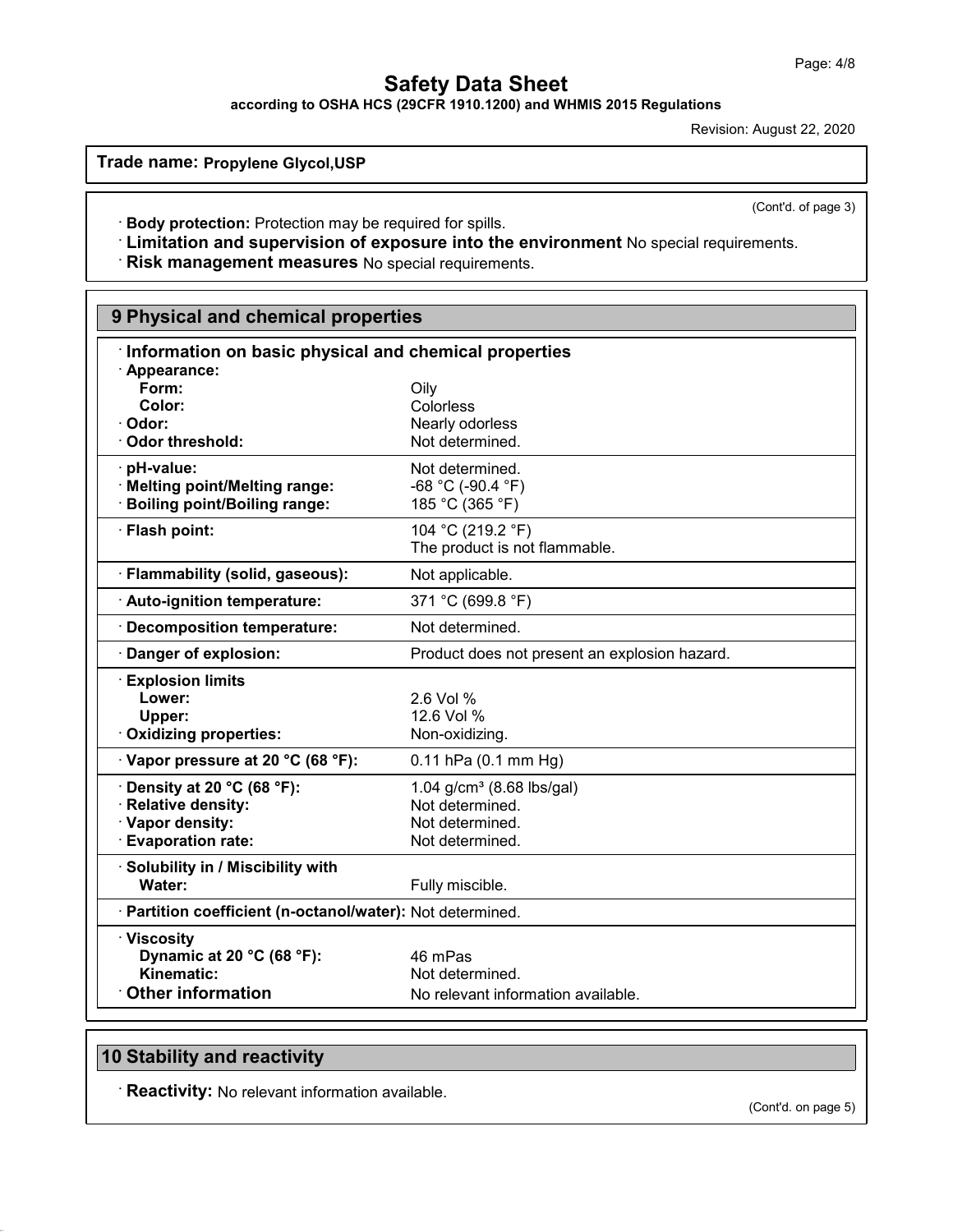**according to OSHA HCS (29CFR 1910.1200) and WHMIS 2015 Regulations**

Revision: August 22, 2020

| Trade name: Propylene Glycol, USP                                                                                                                                                                                                                                                                                                                                                                                                                                                                                                                                                                                                                                         |                     |
|---------------------------------------------------------------------------------------------------------------------------------------------------------------------------------------------------------------------------------------------------------------------------------------------------------------------------------------------------------------------------------------------------------------------------------------------------------------------------------------------------------------------------------------------------------------------------------------------------------------------------------------------------------------------------|---------------------|
| Chemical stability: Stable under normal temperatures and pressures.<br>Thermal decomposition / conditions to be avoided:<br>No decomposition if used and stored according to specifications.<br>Possibility of hazardous reactions<br>Reacts with oxidizing agents.<br>Reacts with reducing agents.<br>Reacts with strong alkali.<br>Toxic fumes may be released if heated above the decomposition point.<br><b>Conditions to avoid No relevant information available.</b><br>Incompatible materials<br>Oxidizing agents.<br>Reducing agents.<br>Alkalis.<br><b>Hazardous decomposition products</b><br>Under fire conditions only:<br>Carbon monoxide and carbon dioxide | (Cont'd. of page 4) |
| <b>11 Toxicological information</b>                                                                                                                                                                                                                                                                                                                                                                                                                                                                                                                                                                                                                                       |                     |
| Information on toxicological effects<br>Acute toxicity: Based on available data, the classification criteria are not met.                                                                                                                                                                                                                                                                                                                                                                                                                                                                                                                                                 |                     |
| · LD/LC50 values that are relevant for classification:                                                                                                                                                                                                                                                                                                                                                                                                                                                                                                                                                                                                                    |                     |
| 57-55-6 Propylene glycol                                                                                                                                                                                                                                                                                                                                                                                                                                                                                                                                                                                                                                                  |                     |
| LD50 20000 mg/kg (rat)<br>Oral                                                                                                                                                                                                                                                                                                                                                                                                                                                                                                                                                                                                                                            |                     |
| Dermal   LD50   20800 mg/kg (rabbit)                                                                                                                                                                                                                                                                                                                                                                                                                                                                                                                                                                                                                                      |                     |
| · Primary irritant effect:<br>On the skin: Based on available data, the classification criteria are not met.<br>On the eye: Based on available data, the classification criteria are not met.<br>Sensitization: Based on available data, the classification criteria are not met.                                                                                                                                                                                                                                                                                                                                                                                         |                     |
| · IARC (International Agency for Research on Cancer):                                                                                                                                                                                                                                                                                                                                                                                                                                                                                                                                                                                                                     |                     |
| Substance is not listed.                                                                                                                                                                                                                                                                                                                                                                                                                                                                                                                                                                                                                                                  |                     |
| · NTP (National Toxicology Program):                                                                                                                                                                                                                                                                                                                                                                                                                                                                                                                                                                                                                                      |                     |
| Substance is not listed.                                                                                                                                                                                                                                                                                                                                                                                                                                                                                                                                                                                                                                                  |                     |
| OSHA-Ca (Occupational Safety & Health Administration):                                                                                                                                                                                                                                                                                                                                                                                                                                                                                                                                                                                                                    |                     |
| Substance is not listed.                                                                                                                                                                                                                                                                                                                                                                                                                                                                                                                                                                                                                                                  |                     |
| Probable route(s) of exposure:<br>Ingestion.                                                                                                                                                                                                                                                                                                                                                                                                                                                                                                                                                                                                                              |                     |
| Inhalation.                                                                                                                                                                                                                                                                                                                                                                                                                                                                                                                                                                                                                                                               |                     |
| Eye contact.                                                                                                                                                                                                                                                                                                                                                                                                                                                                                                                                                                                                                                                              |                     |
| Skin contact.<br>· Acute effects (acute toxicity, irritation and corrosivity): No relevant information available.                                                                                                                                                                                                                                                                                                                                                                                                                                                                                                                                                         |                     |
| Repeated dose toxicity: No relevant information available.                                                                                                                                                                                                                                                                                                                                                                                                                                                                                                                                                                                                                |                     |
| Germ cell mutagenicity: Based on available data, the classification criteria are not met.                                                                                                                                                                                                                                                                                                                                                                                                                                                                                                                                                                                 |                     |
| Carcinogenicity: Based on available data, the classification criteria are not met.                                                                                                                                                                                                                                                                                                                                                                                                                                                                                                                                                                                        |                     |
| Reproductive toxicity: Based on available data, the classification criteria are not met.<br>STOT-single exposure: Based on available data, the classification criteria are not met.                                                                                                                                                                                                                                                                                                                                                                                                                                                                                       |                     |
|                                                                                                                                                                                                                                                                                                                                                                                                                                                                                                                                                                                                                                                                           | (Cont'd. on page 6) |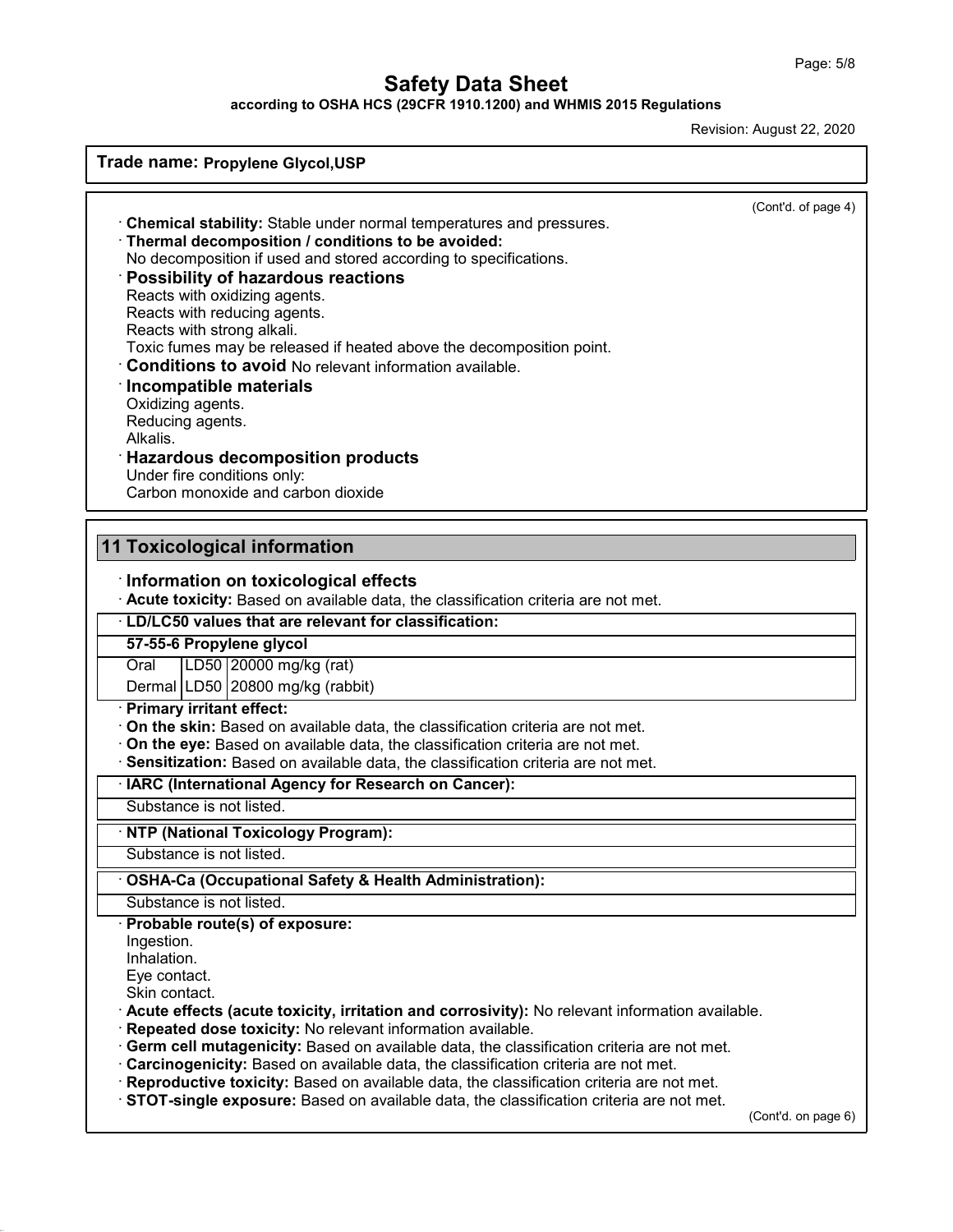**according to OSHA HCS (29CFR 1910.1200) and WHMIS 2015 Regulations**

Revision: August 22, 2020

**Trade name: Propylene Glycol,USP**

(Cont'd. of page 5)

· **STOT-repeated exposure:** Based on available data, the classification criteria are not met. · **Aspiration hazard:** Based on available data, the classification criteria are not met.

### **12 Ecological information**

- · **Toxicity**
- · **Aquatic toxicity** No relevant information available.
- · **Persistence and degradability** No relevant information available.
- · **Bioaccumulative potential:** No relevant information available.
- · **Mobility in soil:** No relevant information available.
- · **Additional ecological information**
- · **General notes:**

Do not allow undiluted product or large quantities of it to reach ground water, water course or sewage system.

· **Other adverse effects** No relevant information available.

#### **13 Disposal considerations**

#### · **Waste treatment methods**

#### · **Recommendation:**

Smaller quantities can be disposed of with household waste.

The user of this material has the responsibility to dispose of unused material, residues and containers in compliance with all relevant local, state and federal laws and regulations regarding treatment, storage and disposal for hazardous and nonhazardous wastes.

#### · **Uncleaned packagings**

- · **Recommendation:** Disposal must be made according to official regulations.
- · **Recommended cleansing agent:** Water, if necessary with cleansing agents.

| Not regulated.  |  |
|-----------------|--|
| Not regulated.  |  |
|                 |  |
| Not regulated.  |  |
| Not regulated.  |  |
| Not applicable. |  |
| Not applicable. |  |
|                 |  |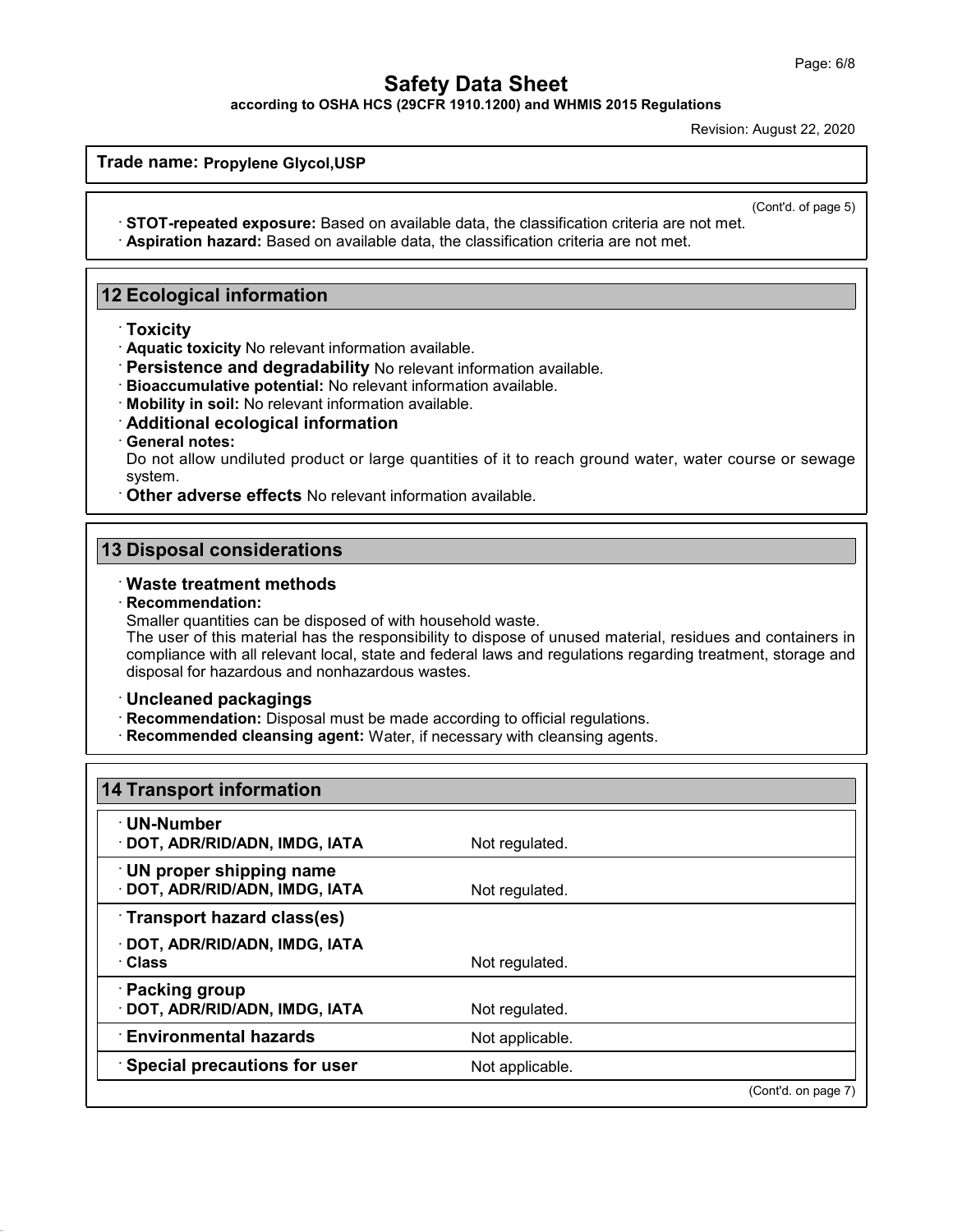**according to OSHA HCS (29CFR 1910.1200) and WHMIS 2015 Regulations**

Revision: August 22, 2020

**Trade name: Propylene Glycol,USP**

(Cont'd. of page 6)

· **Transport in bulk according to Annex II of MARPOL73/78 and the IBC Code** Not applicable.

### **15 Regulatory information**

| Safety, health and environmental regulations/legislation specific for the substance or |
|----------------------------------------------------------------------------------------|
| mixture                                                                                |
| · United States (USA)<br>∙SARA                                                         |
| · Section 302 (extremely hazardous substances):                                        |
| Substance is not listed.                                                               |
| · Section 313 (Specific toxic chemical listings):                                      |
| Substance is not listed.                                                               |
| · TSCA (Toxic Substances Control Act)                                                  |
| All ingredients are listed or exempt.                                                  |
| · Proposition 65 (California)                                                          |
| Chemicals known to cause cancer:                                                       |
| Substance is not listed.                                                               |
| Chemicals known to cause developmental toxicity for females:                           |
| Substance is not listed.                                                               |
| Chemicals known to cause developmental toxicity for males:                             |
| Substance is not listed.                                                               |
| Chemicals known to cause developmental toxicity:                                       |
| Substance is not listed.                                                               |
| <b>EPA (Environmental Protection Agency):</b>                                          |
| Substance is not listed.                                                               |
| · IARC (International Agency for Research on Cancer):                                  |
| Substance is not listed.                                                               |
| <b>Canadian Domestic Substances List (DSL):</b>                                        |
| Substance is not listed.                                                               |
|                                                                                        |

### **16 Other information**

This information is based on our present knowledge. However, this shall not constitute a guarantee for any specific product features and shall not establish a legally valid contractual relationship.

#### · **Abbreviations and acronyms:**

ADR: European Agreement concerning the International Carriage of Dangerous Goods by Road

IMDG: International Maritime Code for Dangerous Goods

DOT: US Department of Transportation

IATA: International Air Transport Association

CAS: Chemical Abstracts Service (division of the American Chemical Society)

LC50: Lethal concentration, 50 percent

(Cont'd. on page 8)